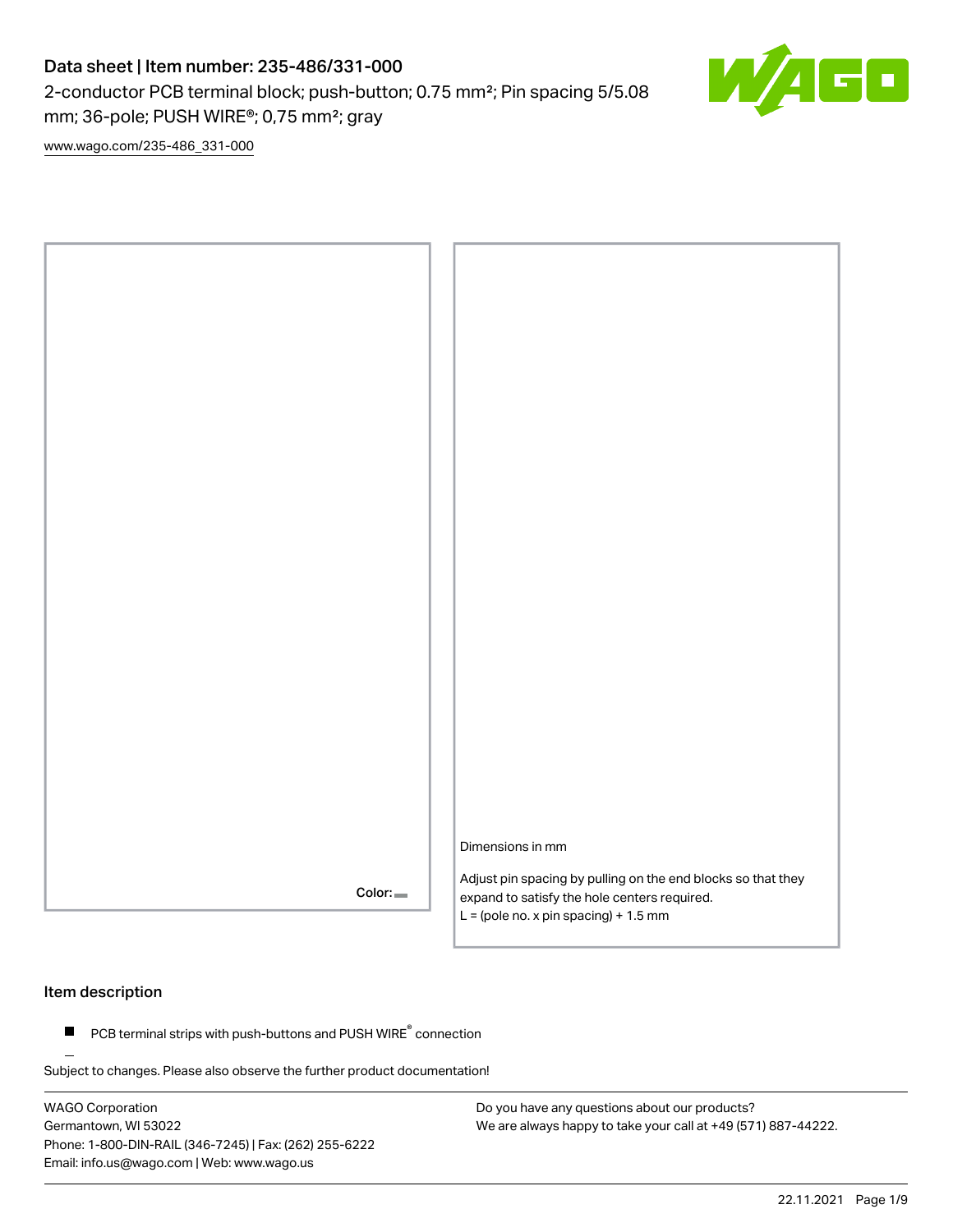

- **Double-wire connection for commoning signals**
- $\blacksquare$ Push-in termination of solid conductors
- Easy conductor removal via push-button  $\blacksquare$
- $\blacksquare$ Set to metric or inch pin spacing by compressing PCB terminal strips or pulling them apart
- $\blacksquare$ Also available with a test slot

## Data Notes

| Variants: | Other pole numbers<br>Other colors                               |
|-----------|------------------------------------------------------------------|
|           |                                                                  |
|           | Terminal strips with 7.5/7.62 mm and 10/10.16 mm pin spacing     |
|           | Mixed-color PCB connector strips                                 |
|           | Direct marking                                                   |
|           | Other versions (or variants) can be requested from WAGO Sales or |
|           | configured at https://configurator.wago.com/                     |
|           |                                                                  |

## Electrical data

## IEC Approvals

| Ratings per                 | IEC/EN 60664-1                                                        |
|-----------------------------|-----------------------------------------------------------------------|
| Rated voltage (III / 3)     | 250 V                                                                 |
| Rated surge voltage (III/3) | 4 <sub>k</sub> V                                                      |
| Rated voltage (III/2)       | 320 V                                                                 |
| Rated surge voltage (III/2) | 4 <sub>k</sub> V                                                      |
| Nominal voltage (II/2)      | 630 V                                                                 |
| Rated surge voltage (II/2)  | 4 <sub>k</sub> V                                                      |
| Rated current               | 10A                                                                   |
| Legend (ratings)            | $(III / 2)$ $\triangle$ Overvoltage category III / Pollution degree 2 |

#### UL Approvals

| Approvals per                  | UL 1059 |
|--------------------------------|---------|
| Rated voltage UL (Use Group B) | 300 V   |
| Rated current UL (Use Group B) | 10 A    |
| Rated voltage UL (Use Group D) | 300 V   |
| Rated current UL (Use Group D) | 10 A    |

### CSA Approvals

Approvals per CSA

Subject to changes. Please also observe the further product documentation!

| WAGO Corporation                                       | Do you have any questions about our products?                 |
|--------------------------------------------------------|---------------------------------------------------------------|
| Germantown, WI 53022                                   | We are always happy to take your call at +49 (571) 887-44222. |
| Phone: 1-800-DIN-RAIL (346-7245)   Fax: (262) 255-6222 |                                                               |
| Email: info.us@wago.com   Web: www.wago.us             |                                                               |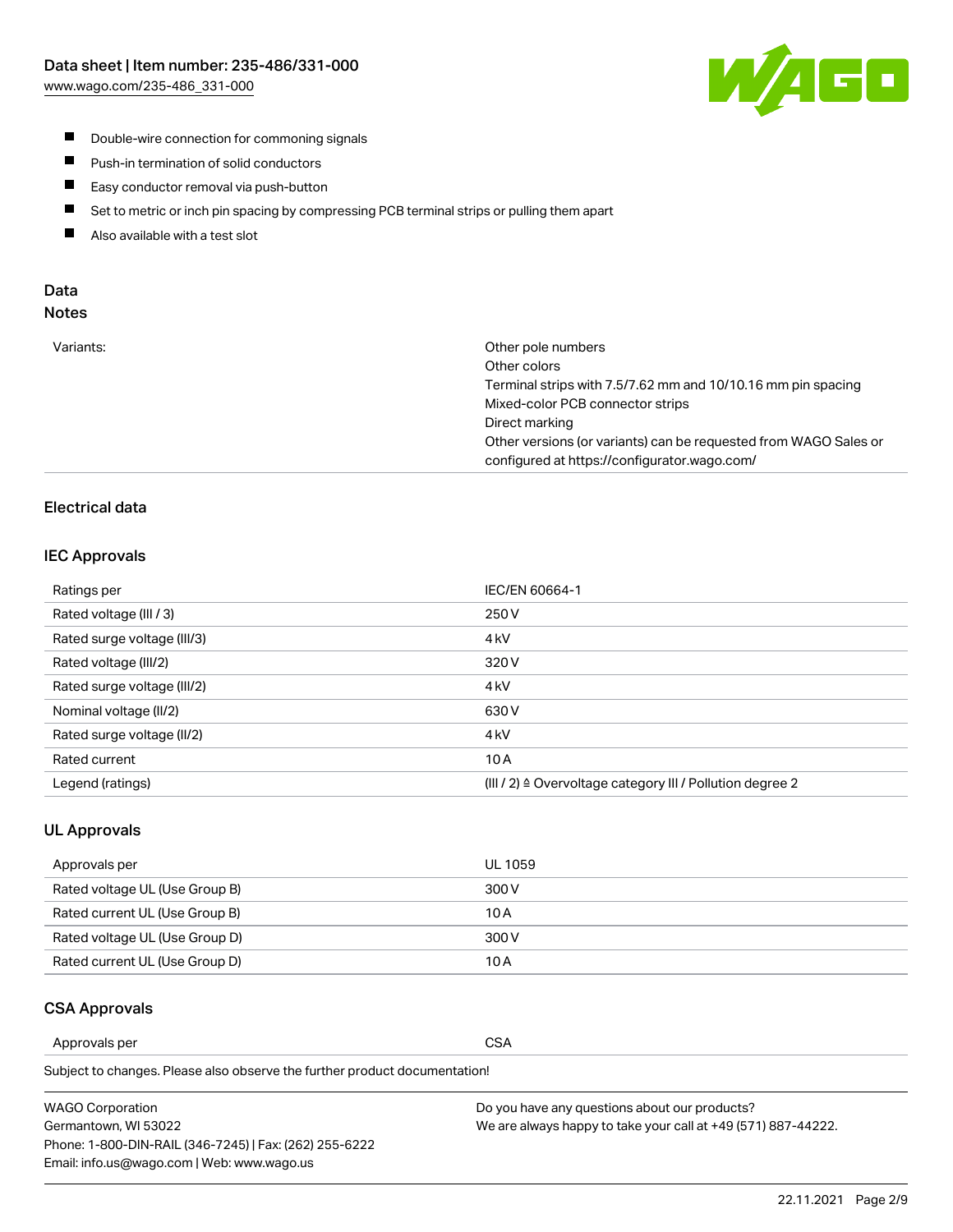[www.wago.com/235-486\\_331-000](http://www.wago.com/235-486_331-000)



| Rated voltage CSA (Use Group B) | 300 V |
|---------------------------------|-------|
| Rated current CSA (Use Group B) |       |

## Connection data

| Total number of connection points |    |
|-----------------------------------|----|
| Total number of potentials        | 36 |
| Number of connection types        |    |
| Number of levels                  |    |

## Connection 1

| Connection technology                 | PUSH WIRE <sup>®</sup>                 |
|---------------------------------------|----------------------------------------|
| Actuation type                        | Push-button                            |
| Solid conductor                       | $0.20.75$ mm <sup>2</sup> / 24  18 AWG |
| Strip length                          | $910$ mm $/0.350.39$ inch              |
| Conductor connection direction to PCB | 0°                                     |
| Number of poles                       | 36                                     |

## Physical data

| Pin spacing                          | 5/5.08 mm / 0.197/0.2 inch |
|--------------------------------------|----------------------------|
| Width                                | 181.5 mm / 7.146 inch      |
| Height                               | 19.1 mm / 0.752 inch       |
| Height from the surface              | 15.5 mm / 0.61 inch        |
| Depth                                | 12.5 mm / 0.492 inch       |
| Solder pin length                    | 3.6 <sub>mm</sub>          |
| Solder pin dimensions                | $0.8 \times 0.4$ mm        |
| Drilled hole diameter with tolerance | 1 <sup>(+0.1)</sup> mm     |

### PCB contact

| PCB Contact                         | тнт                                      |
|-------------------------------------|------------------------------------------|
| Solder pin arrangement              | over the entire terminal strip (in-line) |
| Number of solder pins per potential |                                          |

## Material data

| Color          | gray |
|----------------|------|
| Material group |      |

Subject to changes. Please also observe the further product documentation!

| <b>WAGO Corporation</b>                                | Do you have any questions about our products?                 |
|--------------------------------------------------------|---------------------------------------------------------------|
| Germantown, WI 53022                                   | We are always happy to take your call at +49 (571) 887-44222. |
| Phone: 1-800-DIN-RAIL (346-7245)   Fax: (262) 255-6222 |                                                               |
| Email: info.us@wago.com   Web: www.wago.us             |                                                               |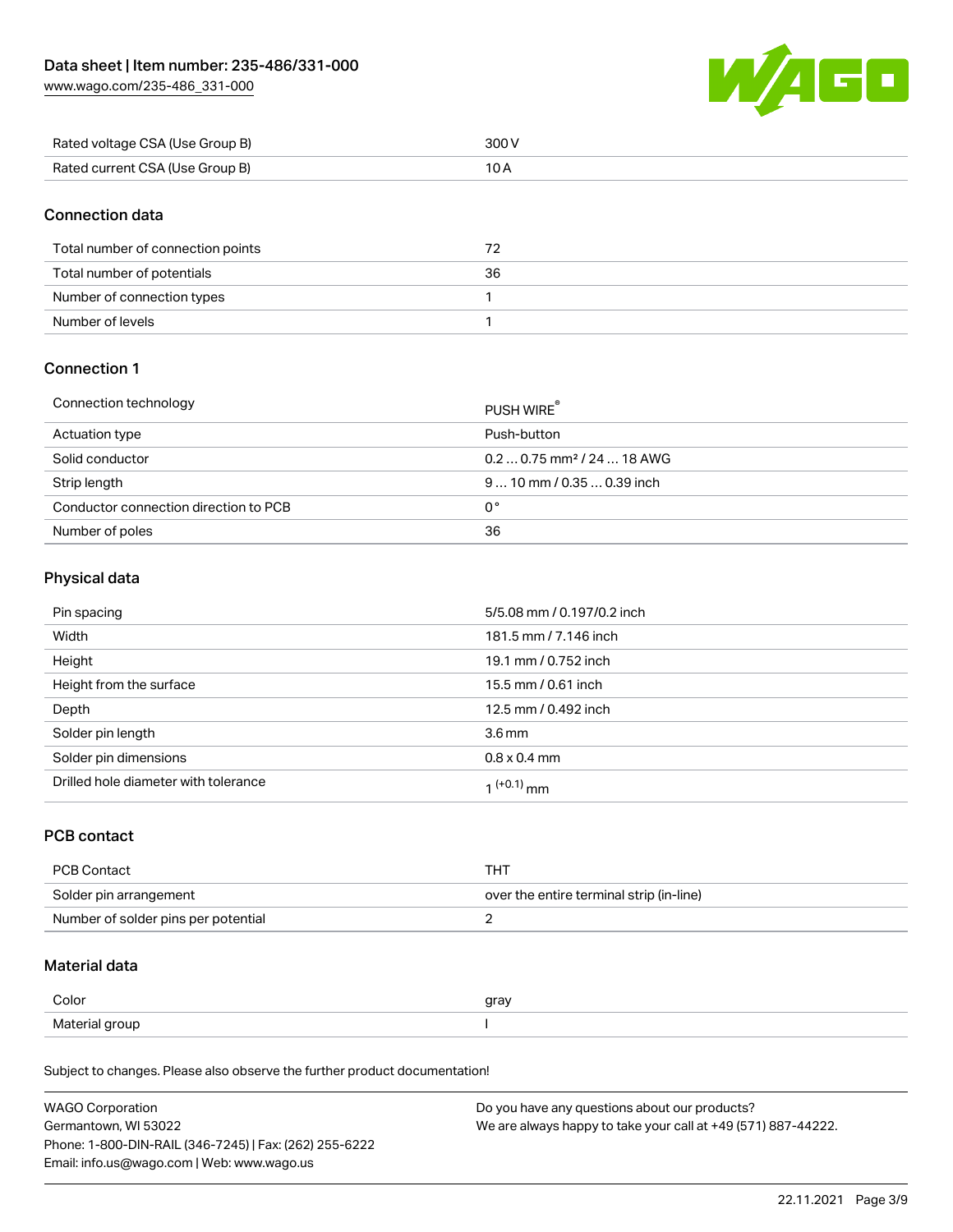[www.wago.com/235-486\\_331-000](http://www.wago.com/235-486_331-000)



| Insulation material               | Polyamide (PA66)                      |
|-----------------------------------|---------------------------------------|
| Flammability class per UL94       | V <sub>0</sub>                        |
| Clamping spring material          | Chrome nickel spring steel (CrNi)     |
| Contact material                  | Electrolytic copper $(E_{\text{Cl}})$ |
| Contact plating                   | tin-plated                            |
| Fire load                         | 0.508 MJ                              |
| Weight                            | 27.8g                                 |
| <b>Environmental requirements</b> |                                       |
| Limit temperature range           | $-60+105 °C$                          |
|                                   |                                       |

## Commercial data

| Product Group         | 4 (Printed Circuit) |
|-----------------------|---------------------|
| PU (SPU)              | 20 (5) Stück        |
| Packaging type        | box                 |
| Country of origin     | <b>CH</b>           |
| <b>GTIN</b>           | 4044918656603       |
| Customs tariff number | 85369010000         |

## Approvals / Certificates

#### Country specific Approvals

| Logo        | Approval                                      | <b>Additional Approval Text</b> | Certificate<br>name       |
|-------------|-----------------------------------------------|---------------------------------|---------------------------|
|             | <b>CCA</b><br><b>DEKRA Certification B.V.</b> | EN 60947                        | NTR NL-<br>7144           |
| <b>KEMA</b> | <b>CCA</b><br>DEKRA Certification B.V.        | EN 60947                        | 2149549.02                |
|             | <b>CCA</b><br>DEKRA Certification B.V.        | EN 60998                        | NTR <sub>NL</sub><br>6919 |
|             | <b>CCA</b><br><b>DEKRA Certification B.V.</b> | EN 60947-7-4                    | NTR NL-<br>7774           |

Subject to changes. Please also observe the further product documentation!

| <b>WAGO Corporation</b>                                | Do you have any questions about our products?                 |
|--------------------------------------------------------|---------------------------------------------------------------|
| Germantown, WI 53022                                   | We are always happy to take your call at +49 (571) 887-44222. |
| Phone: 1-800-DIN-RAIL (346-7245)   Fax: (262) 255-6222 |                                                               |
| Email: info.us@wago.com   Web: www.wago.us             |                                                               |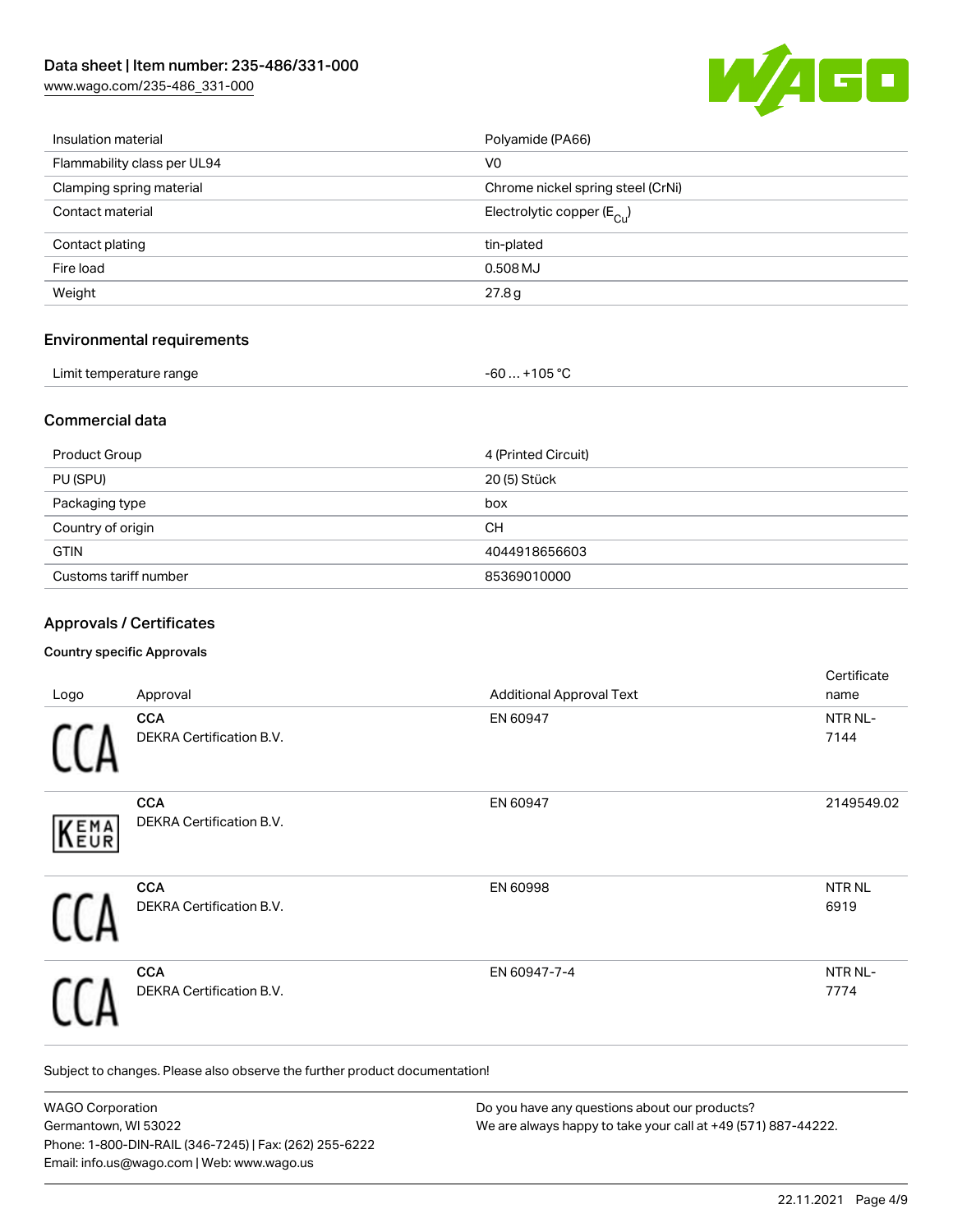



VDE VDE Prüf- und Zertifizierungsinstitut

EN 60947 40029328

Ship Approvals

| Logo | Approval                                                | <b>Additional Approval Text</b> | Certificate<br>name               |
|------|---------------------------------------------------------|---------------------------------|-----------------------------------|
| ABS. | <b>ABS</b><br>American Bureau of Shipping               | $\overline{\phantom{0}}$        | $19-$<br>HG1869876-<br><b>PDA</b> |
|      | <b>DNV GL</b><br>Det Norske Veritas, Germanischer Lloyd |                                 | TAE000016Z                        |
|      |                                                         |                                 |                                   |

#### UL-Approvals

|      |                                     |                                 | Certificate |
|------|-------------------------------------|---------------------------------|-------------|
| Logo | Approval                            | <b>Additional Approval Text</b> | name        |
| J    | UL<br>UL International Germany GmbH | $\overline{\phantom{0}}$        | E45172      |
| ┳    |                                     |                                 |             |

## Optional accessories

| <b>Ferrules</b> |                                                                                                    |                      |
|-----------------|----------------------------------------------------------------------------------------------------|----------------------|
| Ferrule         |                                                                                                    |                      |
|                 | Item no.: 216-101                                                                                  | www.wago.com/216-101 |
|                 | Ferrule; Sleeve for 0.5 mm <sup>2</sup> / AWG 22; uninsulated; electro-tin plated; silver-colored  |                      |
|                 | Item no.: 216-104                                                                                  | www.wago.com/216-104 |
|                 | Ferrule; Sleeve for 1.5 mm <sup>2</sup> / AWG 16; uninsulated; electro-tin plated; silver-colored  |                      |
|                 | Item no.: 216-106                                                                                  |                      |
|                 | Ferrule; Sleeve for 2.5 mm <sup>2</sup> / AWG 14; uninsulated; electro-tin plated; silver-colored  | www.wago.com/216-106 |
|                 | Item no.: 216-107                                                                                  |                      |
|                 | Ferrule; Sleeve for 4 mm <sup>2</sup> / AWG 12; uninsulated; electro-tin plated                    | www.wago.com/216-107 |
|                 | Item no.: 216-108                                                                                  |                      |
|                 | Ferrule; Sleeve for 6 mm <sup>2</sup> / AWG 10; uninsulated; electro-tin plated; silver-colored    | www.wago.com/216-108 |
| ĺ               | Item no.: 216-109                                                                                  |                      |
|                 | Ferrule; Sleeve for 10 mm <sup>2</sup> / AWG 8; uninsulated; electro-tin plated                    | www.wago.com/216-109 |
|                 | Item no.: 216-102                                                                                  |                      |
|                 | Ferrule; Sleeve for 0.75 mm <sup>2</sup> / AWG 20; uninsulated; electro-tin plated; silver-colored | www.wago.com/216-102 |

WAGO Corporation Germantown, WI 53022 Phone: 1-800-DIN-RAIL (346-7245) | Fax: (262) 255-6222 Email: info.us@wago.com | Web: www.wago.us

Do you have any questions about our products? We are always happy to take your call at +49 (571) 887-44222.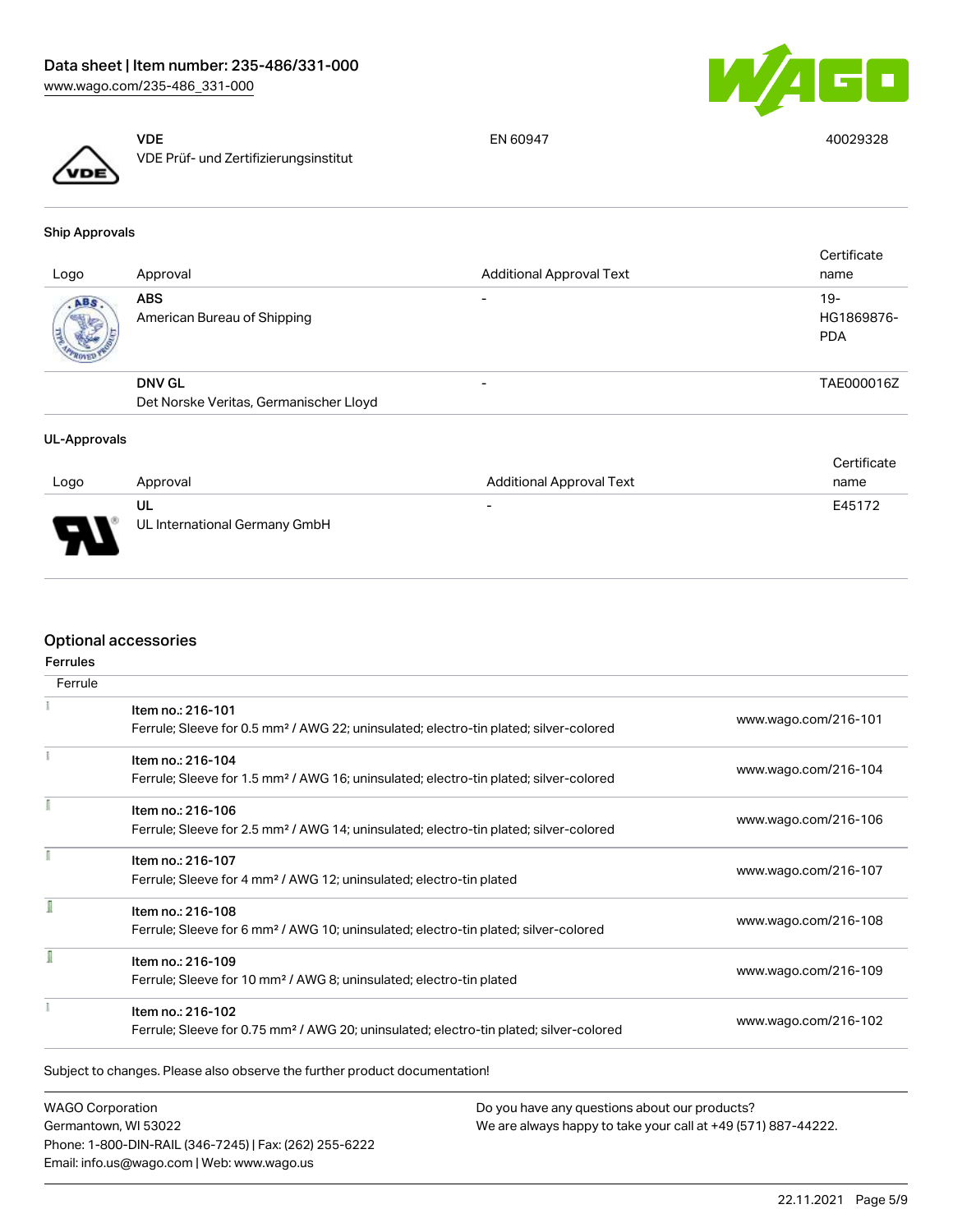Phone: 1-800-DIN-RAIL (346-7245) | Fax: (262) 255-6222

Email: info.us@wago.com | Web: www.wago.us

[www.wago.com/235-486\\_331-000](http://www.wago.com/235-486_331-000)



|   | Item no.: 216-103<br>Ferrule; Sleeve for 1 mm <sup>2</sup> / AWG 18; uninsulated; electro-tin plated                                                                               |                                                                                                                | www.wago.com/216-103 |
|---|------------------------------------------------------------------------------------------------------------------------------------------------------------------------------------|----------------------------------------------------------------------------------------------------------------|----------------------|
| Л | Item no.: 216-110<br>Ferrule; Sleeve for 16 mm <sup>2</sup> / AWG 6; uninsulated; electro-tin plated; metallic brown                                                               |                                                                                                                | www.wago.com/216-110 |
|   | Item no.: 216-123<br>Ferrule; Sleeve for 1 mm <sup>2</sup> / AWG 18; uninsulated; electro-tin plated; silver-colored                                                               |                                                                                                                | www.wago.com/216-123 |
|   | Item no.: 216-122<br>Ferrule; Sleeve for 0.75 mm <sup>2</sup> / AWG 20; uninsulated; electro-tin plated; silver-colored                                                            |                                                                                                                | www.wago.com/216-122 |
|   | Item no.: 216-124<br>Ferrule; Sleeve for 1.5 mm <sup>2</sup> / AWG 16; uninsulated; electro-tin plated                                                                             |                                                                                                                | www.wago.com/216-124 |
|   | Item no.: 216-142<br>Ferrule; Sleeve for 0.75 mm <sup>2</sup> / 18 AWG; uninsulated; electro-tin plated; electrolytic copper; gastight<br>crimped; acc. to DIN 46228, Part 1/08.92 |                                                                                                                | www.wago.com/216-142 |
|   | Item no.: 216-132<br>Ferrule; Sleeve for 0.34 mm <sup>2</sup> / AWG 24; uninsulated; electro-tin plated                                                                            |                                                                                                                | www.wago.com/216-132 |
|   | Item no.: 216-121<br>Ferrule; Sleeve for 0.5 mm <sup>2</sup> / AWG 22; uninsulated; electro-tin plated; silver-colored                                                             |                                                                                                                | www.wago.com/216-121 |
|   | Item no.: 216-143<br>Ferrule; Sleeve for 1 mm <sup>2</sup> / AWG 18; uninsulated; electro-tin plated; electrolytic copper; gastight<br>crimped; acc. to DIN 46228, Part 1/08.92    |                                                                                                                | www.wago.com/216-143 |
|   | Item no.: 216-131<br>Ferrule; Sleeve for 0.25 mm <sup>2</sup> / AWG 24; uninsulated; electro-tin plated; silver-colored                                                            |                                                                                                                | www.wago.com/216-131 |
|   | Item no.: 216-141<br>Ferrule; Sleeve for 0.5 mm <sup>2</sup> / 20 AWG; uninsulated; electro-tin plated; electrolytic copper; gastight<br>crimped; acc. to DIN 46228, Part 1/08.92  |                                                                                                                | www.wago.com/216-141 |
|   | Item no.: 216-152<br>Ferrule; Sleeve for 0.34 mm <sup>2</sup> / AWG 24; uninsulated; electro-tin plated                                                                            |                                                                                                                | www.wago.com/216-152 |
|   | Item no.: 216-203<br>Ferrule; Sleeve for 1 mm <sup>2</sup> / AWG 18; insulated; electro-tin plated; red                                                                            |                                                                                                                | www.wago.com/216-203 |
|   | Item no.: 216-206<br>Ferrule; Sleeve for 2.5 mm <sup>2</sup> / AWG 14; insulated; electro-tin plated; blue                                                                         |                                                                                                                | www.wago.com/216-206 |
|   | Item no.: 216-207<br>Ferrule; Sleeve for 4 mm <sup>2</sup> / AWG 12; insulated; electro-tin plated; gray                                                                           |                                                                                                                | www.wago.com/216-207 |
|   | Item no.: 216-202<br>Ferrule; Sleeve for 0.75 mm <sup>2</sup> / 18 AWG; insulated; electro-tin plated; gray                                                                        |                                                                                                                | www.wago.com/216-202 |
|   | Item no.: 216-151<br>Ferrule; Sleeve for 0.25 mm <sup>2</sup> / AWG 24; uninsulated; electro-tin plated                                                                            |                                                                                                                | www.wago.com/216-151 |
|   | Item no.: 216-204<br>Ferrule; Sleeve for 1.5 mm <sup>2</sup> / AWG 16; insulated; electro-tin plated; black                                                                        |                                                                                                                | www.wago.com/216-204 |
|   | Subject to changes. Please also observe the further product documentation!                                                                                                         |                                                                                                                |                      |
|   | <b>WAGO Corporation</b><br>Germantown, WI 53022                                                                                                                                    | Do you have any questions about our products?<br>We are always happy to take your call at +49 (571) 887-44222. |                      |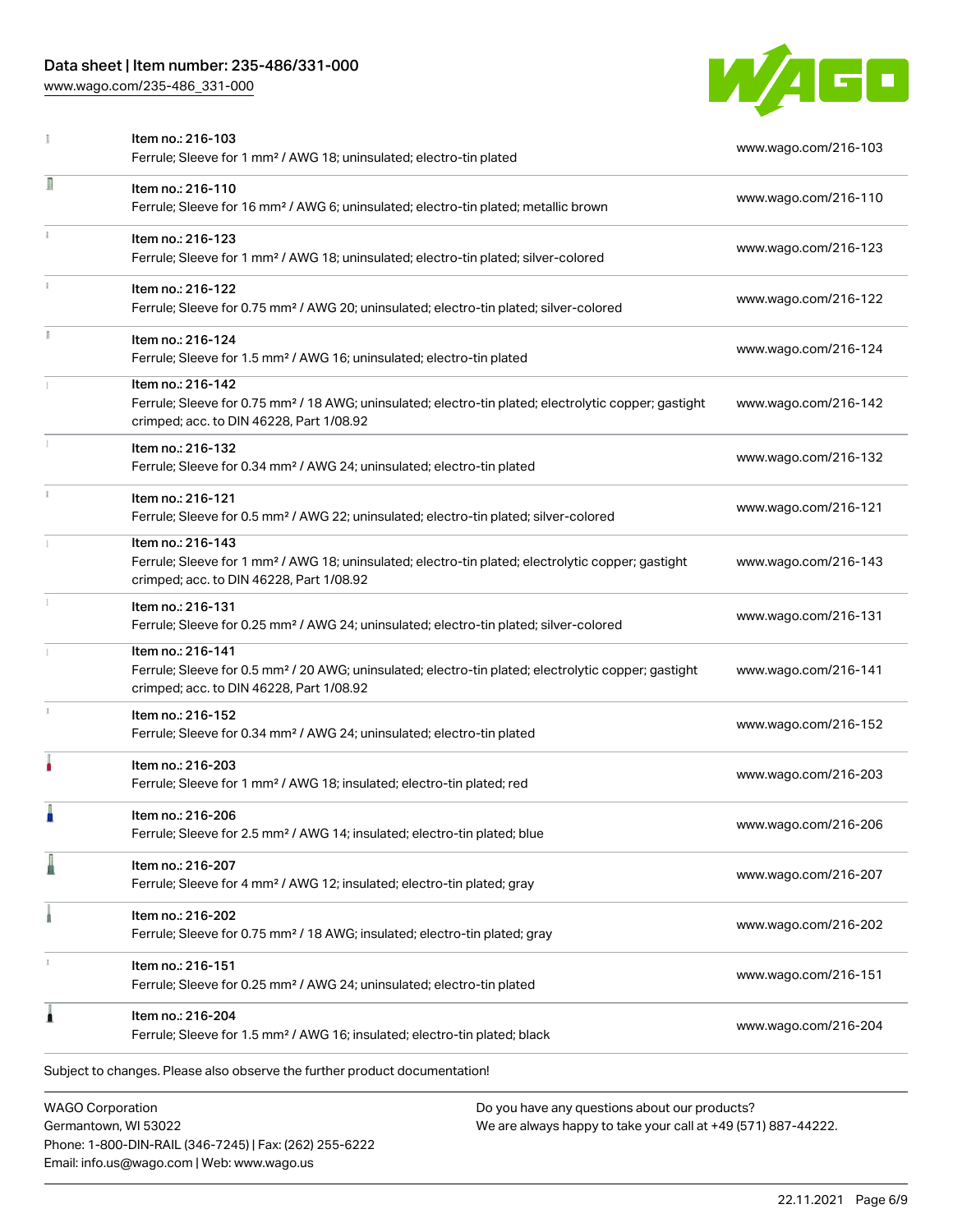[www.wago.com/235-486\\_331-000](http://www.wago.com/235-486_331-000)



|   | Item no.: 216-209<br>Ferrule; Sleeve for 10 mm <sup>2</sup> / AWG 8; insulated; electro-tin plated; red                                                                                                    | www.wago.com/216-209 |
|---|------------------------------------------------------------------------------------------------------------------------------------------------------------------------------------------------------------|----------------------|
|   | Item no.: 216-205<br>Ferrule; Sleeve for 2.08 mm <sup>2</sup> / AWG 14; insulated; electro-tin plated; yellow                                                                                              | www.wago.com/216-205 |
|   | Item no.: 216-144<br>Ferrule; Sleeve for 1.5 mm <sup>2</sup> / AWG 16; uninsulated; electro-tin plated; electrolytic copper; gastight<br>crimped; acc. to DIN 46228, Part 1/08.92; silver-colored          | www.wago.com/216-144 |
|   | Item no.: 216-208<br>Ferrule; Sleeve for 6 mm <sup>2</sup> / AWG 10; insulated; electro-tin plated; electrolytic copper; gastight crimped; www.wago.com/216-208<br>acc. to DIN 46228, Part 4/09.90; yellow |                      |
|   | Item no.: 216-201<br>Ferrule; Sleeve for 0.5 mm <sup>2</sup> / 20 AWG; insulated; electro-tin plated; white                                                                                                | www.wago.com/216-201 |
|   | Item no.: 216-223<br>Ferrule; Sleeve for 1 mm <sup>2</sup> / AWG 18; insulated; electro-tin plated; red                                                                                                    | www.wago.com/216-223 |
|   | Item no.: 216-210<br>Ferrule; Sleeve for 16 mm <sup>2</sup> / AWG 6; insulated; electro-tin plated; electrolytic copper; gastight crimped; www.wago.com/216-210<br>acc. to DIN 46228, Part 4/09.90; blue   |                      |
|   | Item no.: 216-241<br>Ferrule; Sleeve for 0.5 mm <sup>2</sup> / 20 AWG; insulated; electro-tin plated; electrolytic copper; gastight<br>crimped; acc. to DIN 46228, Part 4/09.90; white                     | www.wago.com/216-241 |
|   | Item no.: 216-242<br>Ferrule; Sleeve for 0.75 mm <sup>2</sup> / 18 AWG; insulated; electro-tin plated; electrolytic copper; gastight<br>crimped; acc. to DIN 46228, Part 4/09.90; gray                     | www.wago.com/216-242 |
|   | Item no.: 216-222<br>Ferrule; Sleeve for 0.75 mm <sup>2</sup> / 18 AWG; insulated; electro-tin plated; gray                                                                                                | www.wago.com/216-222 |
|   | Item no.: 216-221<br>Ferrule; Sleeve for 0.5 mm <sup>2</sup> / 20 AWG; insulated; electro-tin plated; white                                                                                                | www.wago.com/216-221 |
|   | Item no.: 216-224<br>Ferrule; Sleeve for 1.5 mm <sup>2</sup> / AWG 16; insulated; electro-tin plated; black                                                                                                | www.wago.com/216-224 |
|   | Item no.: 216-243<br>Ferrule; Sleeve for 1 mm <sup>2</sup> / AWG 18; insulated; electro-tin plated; electrolytic copper; gastight crimped; www.wago.com/216-243<br>acc. to DIN 46228, Part 4/09.90; red    |                      |
|   | Item no.: 216-244<br>Ferrule; Sleeve for 1.5 mm <sup>2</sup> / AWG 16; insulated; electro-tin plated; electrolytic copper; gastight<br>crimped; acc. to DIN 46228, Part 4/09.90; black                     | www.wago.com/216-244 |
|   | Item no.: 216-263<br>Ferrule; Sleeve for 1 mm <sup>2</sup> / AWG 18; insulated; electro-tin plated; electrolytic copper; gastight crimped; www.wago.com/216-263<br>acc. to DIN 46228, Part 4/09.90; red    |                      |
|   | Item no.: 216-246<br>Ferrule; Sleeve for 2.5 mm <sup>2</sup> / AWG 14; insulated; electro-tin plated; electrolytic copper; gastight<br>crimped; acc. to DIN 46228, Part 4/09.90; blue                      | www.wago.com/216-246 |
| Å | Item no.: 216-266<br>Ferrule; Sleeve for 2.5 mm <sup>2</sup> / AWG 14; insulated; electro-tin plated; electrolytic copper; gastight                                                                        | www.wago.com/216-266 |
|   | Subject to changes. Please also observe the further product documentation!                                                                                                                                 |                      |
|   | <b>WAGO Corporation</b><br>Do you have any questions about our products?                                                                                                                                   |                      |
|   | We are always hanny to take your call at +49 (571) 887-44222<br>Germantown WI 53022                                                                                                                        |                      |

We are always happy to take your call at +49 (571) 887-44222.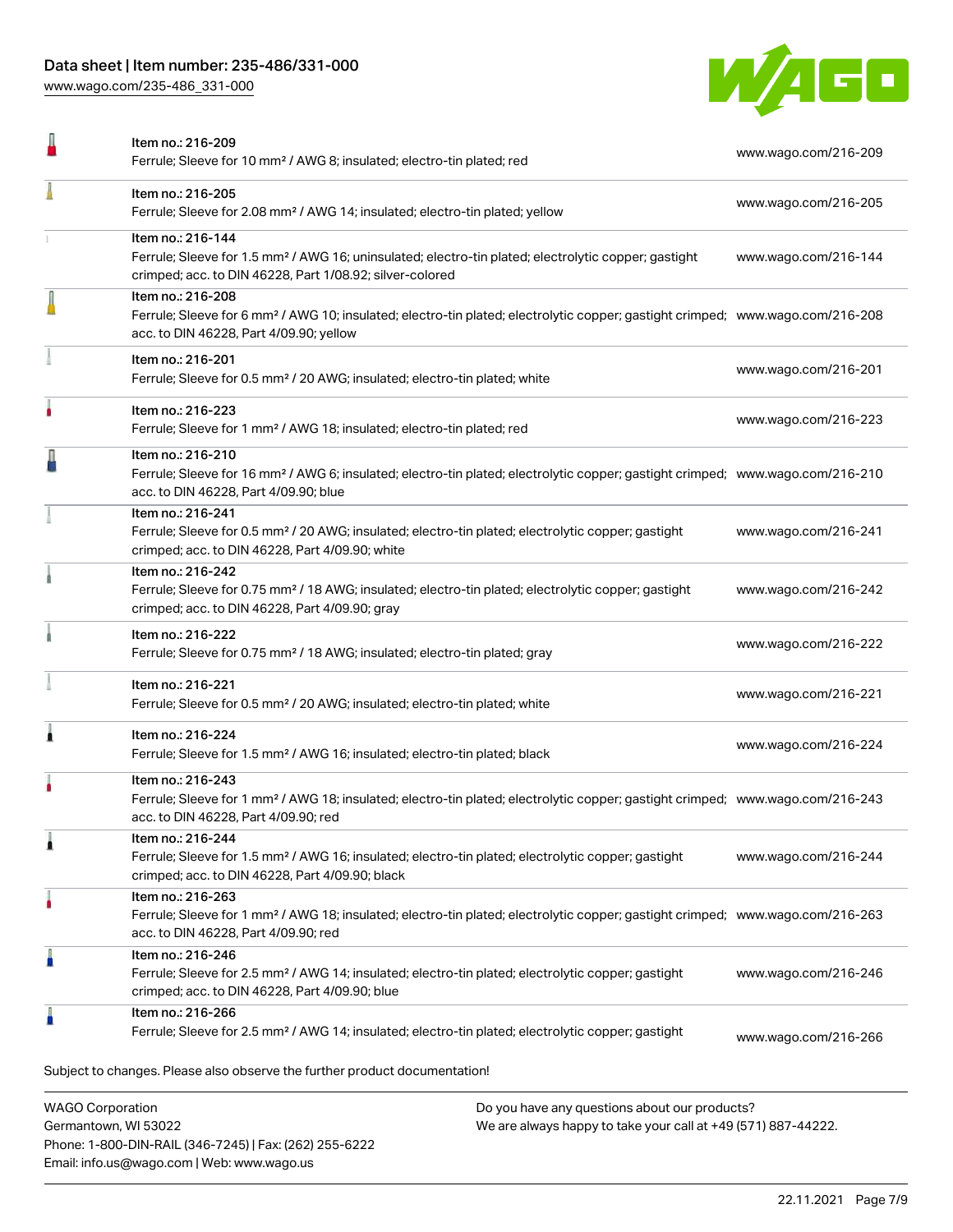[www.wago.com/235-486\\_331-000](http://www.wago.com/235-486_331-000)



crimped; acc. to DIN 46228, Part 4/09.90; blue

| 1 | Item no.: 216-264<br>Ferrule; Sleeve for 1.5 mm <sup>2</sup> / AWG 16; insulated; electro-tin plated; electrolytic copper; gastight<br>crimped; acc. to DIN 46228, Part 4/09.90; black                     | www.wago.com/216-264 |
|---|------------------------------------------------------------------------------------------------------------------------------------------------------------------------------------------------------------|----------------------|
| Â | Item no.: 216-284<br>Ferrule; Sleeve for 1.5 mm <sup>2</sup> / AWG 16; insulated; electro-tin plated; electrolytic copper; gastight<br>crimped; acc. to DIN 46228, Part 4/09.90; black                     | www.wago.com/216-284 |
| ä | Item no.: 216-286<br>Ferrule; Sleeve for 2.5 mm <sup>2</sup> / AWG 14; insulated; electro-tin plated; electrolytic copper; gastight<br>crimped; acc. to DIN 46228, Part 4/09.90; blue                      | www.wago.com/216-286 |
|   | Item no.: 216-287<br>Ferrule; Sleeve for 4 mm <sup>2</sup> / AWG 12; insulated; electro-tin plated; electrolytic copper; gastight crimped; www.wago.com/216-287<br>acc. to DIN 46228, Part 4/09.90; gray   |                      |
|   | Item no.: 216-262<br>Ferrule; Sleeve for 0.75 mm <sup>2</sup> / 18 AWG; insulated; electro-tin plated; electrolytic copper; gastight<br>crimped; acc. to DIN 46228, Part 4/09.90; gray                     | www.wago.com/216-262 |
|   | Item no.: 216-288<br>Ferrule; Sleeve for 6 mm <sup>2</sup> / AWG 10; insulated; electro-tin plated; electrolytic copper; gastight crimped; www.wago.com/216-288<br>acc. to DIN 46228, Part 4/09.90; yellow |                      |
|   | Item no.: 216-289<br>Ferrule; Sleeve for 10 mm <sup>2</sup> / AWG 8; insulated; electro-tin plated; electrolytic copper; gastight crimped; www.wago.com/216-289<br>acc. to DIN 46228, Part 4/09.90; red    |                      |
|   | Item no.: 216-301<br>Ferrule; Sleeve for 0.25 mm <sup>2</sup> / AWG 24; insulated; electro-tin plated; yellow                                                                                              | www.wago.com/216-301 |
|   | Item no.: 216-321<br>Ferrule; Sleeve for 0.25 mm <sup>2</sup> / AWG 24; insulated; electro-tin plated; yellow                                                                                              | www.wago.com/216-321 |
|   | Item no.: 216-322<br>Ferrule; Sleeve for 0.34 mm <sup>2</sup> / 22 AWG; insulated; electro-tin plated; green                                                                                               | www.wago.com/216-322 |
|   | Item no.: 216-267<br>Ferrule; Sleeve for 4 mm <sup>2</sup> / AWG 12; insulated; electro-tin plated; electrolytic copper; gastight crimped; www.wago.com/216-267<br>acc. to DIN 46228, Part 4/09.90; gray   |                      |
|   | Item no.: 216-302<br>Ferrule; Sleeve for 0.34 mm <sup>2</sup> / 22 AWG; insulated; electro-tin plated; light turquoise                                                                                     | www.wago.com/216-302 |
|   |                                                                                                                                                                                                            |                      |

# Downloads Documentation

| 2019 Apr 3 | pdf | Download |
|------------|-----|----------|
|            |     | 2.0 MB   |

# Installation Notes

.<br>Subject to changes. Please also observe the further product documentation!

| <b>WAGO Corporation</b>                                | Do you have any questions about our products?                 |
|--------------------------------------------------------|---------------------------------------------------------------|
| Germantown, WI 53022                                   | We are always happy to take your call at +49 (571) 887-44222. |
| Phone: 1-800-DIN-RAIL (346-7245)   Fax: (262) 255-6222 |                                                               |
| Email: info.us@wago.com   Web: www.wago.us             |                                                               |